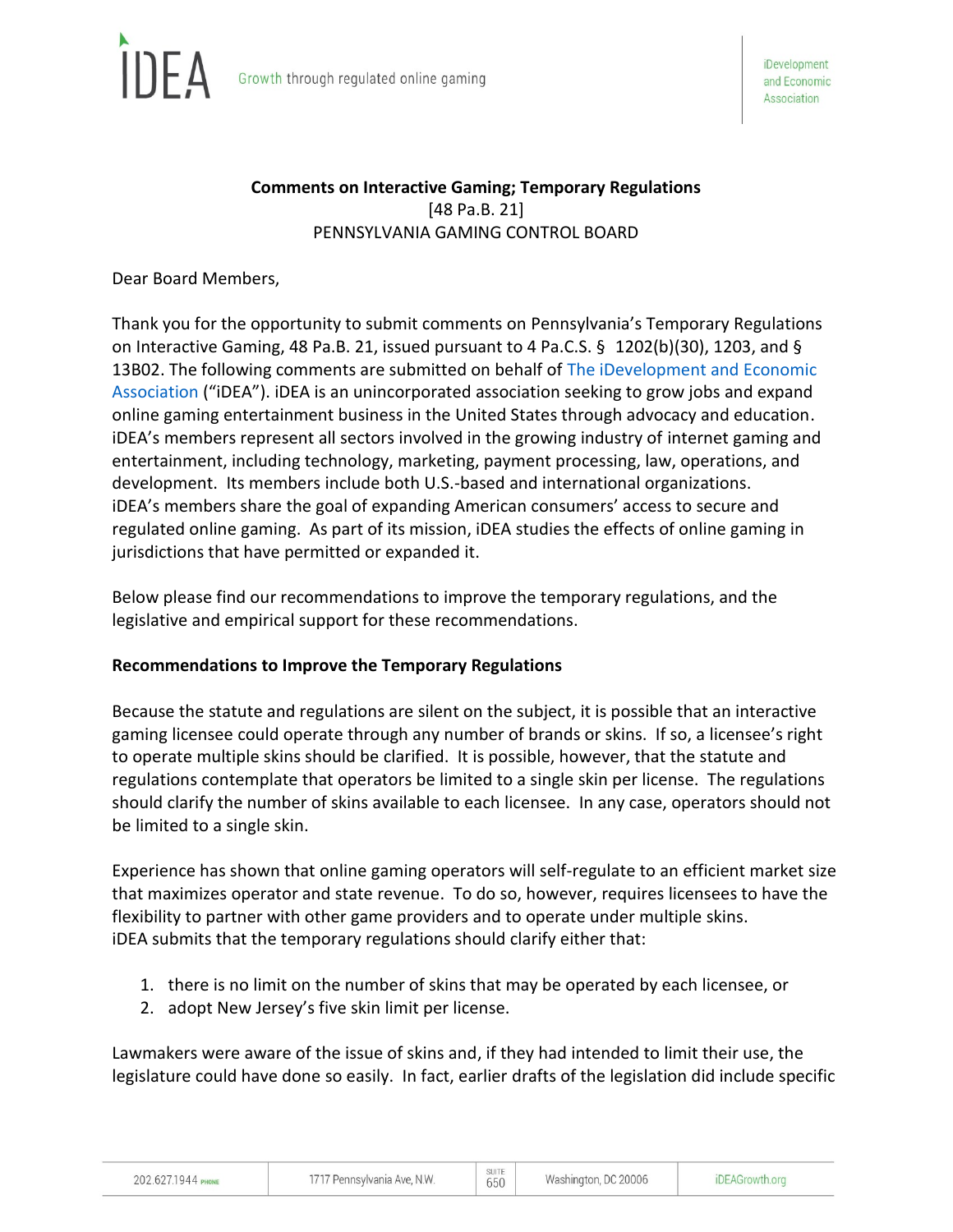

limits on skins. The issue of skins also was addressed at hearings and in discussions with industry participants, including iDEA.

Therefore, the absence of a limit suggests lawmakers concluded that allowing multiple skins would be beneficial to Pennsylvania's market. The legislature was aware of skins, considered a limit, and then consciously chose not to insert one. Regulations should follow that cue.

### **Background**

Pennsylvania's Interactive Gaming law and the temporary regulations limit interactive gaming operator licenses/certificates to one per Pennsylvania casino, meaning there currently is a hard cap of 13 licenses. It is unclear, however, how many brands or "skins" such licensee may operate.

The statute defines "Interactive gaming skin or skins" as "The portal or portals to an interactive gaming platform or interactive gaming website through which authorized interactive games are made available by an interactive gaming certificate holder or interactive gaming operator to registered players in this Commonwealth or registered players in any other state or jurisdiction which has entered into an interactive gaming reciprocal agreement."

4 Pa. C.S. § 13B02(a)(15) provides that the Gaming Control Board may issue regulations requiring each interactive gaming certificate holder to: "(i) Provide written information on its interactive gaming skin or interactive gaming website, which explains the rules for each authorized interactive game, payoffs or winning wagers and other information as the board may require."

The Board is empowered to allow a qualified gaming entity to "deploy interactive gaming skins or interactive gaming websites to facilitate the conduct of interactive gaming activities." 4 Pa. Code § 13B11(a)(2). *See also* 4 Pa. Code § 13B11(a.1)(2) (authorizing the same for slot machine licensees).

Despite these provisions, the statute is silent on the issue of how many skins a licensee may maintain.

#### **A. Experience Has Shown the Benefits of Multiple Skins**

Now in its fifth year, interactive gaming in New Jersey produces ten percent of casino revenue and has introduced new customers that were not reachable through brick and mortar casinos. Although during initial rollout, New Jersey permitted operators to use only one platform provider "to facilitate the completion of all the required licensing and technical reviews," it swiftly expanded that limit to allow each licensee to operate five "skins." *See* [David Rebuck,](http://www.nj.gov/oag/ge/2015news/Internetgamingletter.pdf.)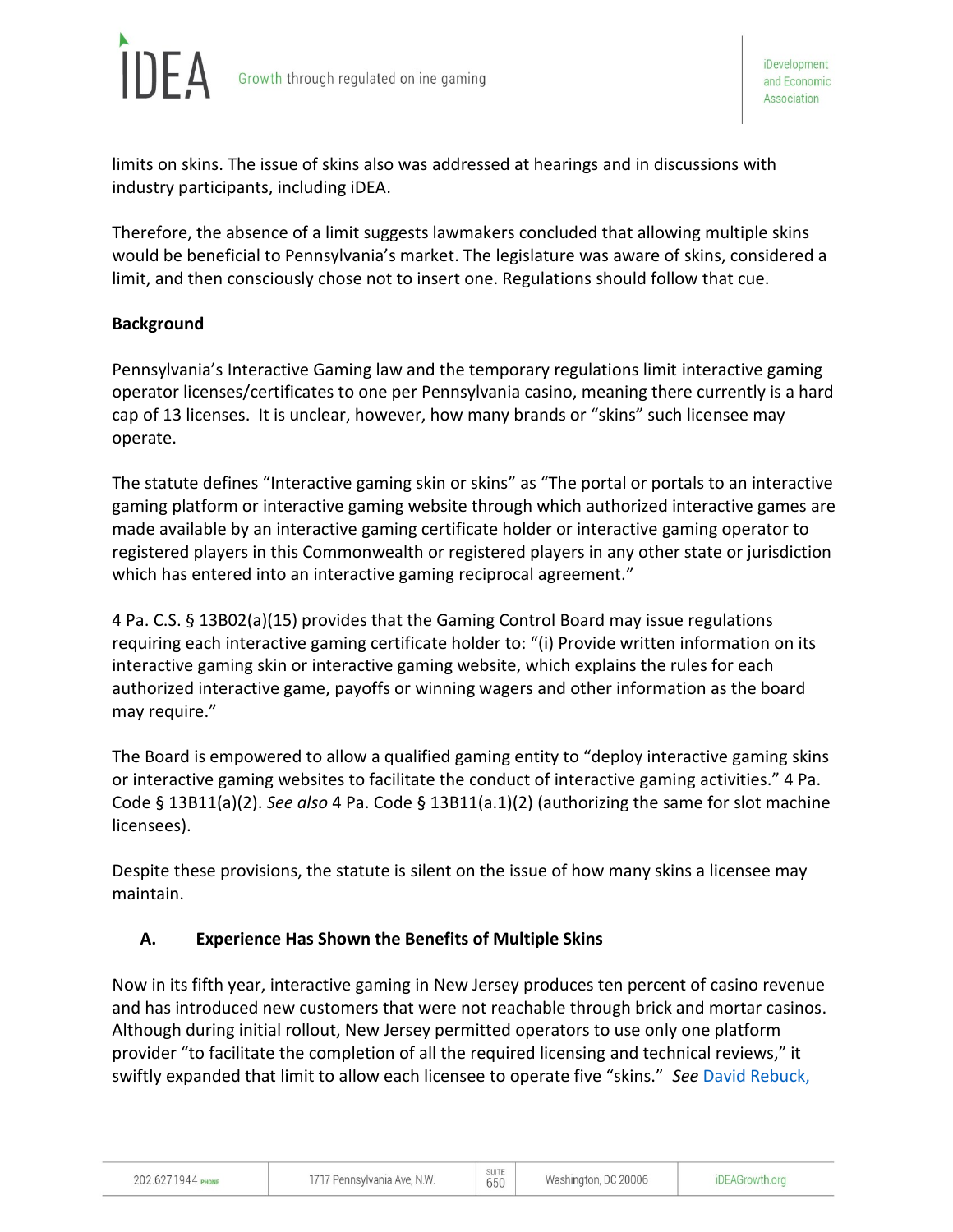

[Letter Re: New Jersey Internet Gaming One Year Anniversary, Jan. 2, 2015.](http://www.nj.gov/oag/ge/2015news/Internetgamingletter.pdf.) That model has proven its worth, resulting in increasing revenues and market innovation.

New Jersey currently has five online gambling licensees operating through 17 skins, including casino and third-party brands, including:

- Borgata Casino and Borgata Poker
- PartyPoker
- Pala Casino, Pala Poker and Pala Bingo
- PlayMGM Casino and playMGM poker
- Caesars
- Harrah's
- WSOP NJ
- 888 Casino and 888 Poker
- Golden Nugget
- Betfair Casino
- Sugarhouse
- Resorts
- Mohegan Sun
- PokerStars
- Tropicana
- Virgin

Each time a new brand or skin has launched, it has expanded the market. Online casinos in New Jersey now generate in excess of \$20 million in revenue each month. While there may be an outside limit where additional brands or skins operate only to take market share from some other brand, that limit has not been reached in New Jersey. Through competition, operators have established a functioning market that meets casino and consumer needs.

Competition in New Jersey also has led to innovation. For example, two New Jersey casinos now offer live, interactive dealer games. Other operators have added DFS style games.

#### **B. Restricting Skins is Anti-Competitive**

Limiting operators to a single skin would act as a limit on competition. Limiting skins would effectively pick winners and losers in the Pennsylvania market and hand the market to the state's largest land-based casino operators (that are willing to enter the market). Because each license is extraordinarily expensive (up to \$10 million plus taxes), smaller operators may only be able to afford interactive gaming operations if they subsidize some of the license expense and high tax rates through revenue sharing skin agreements.